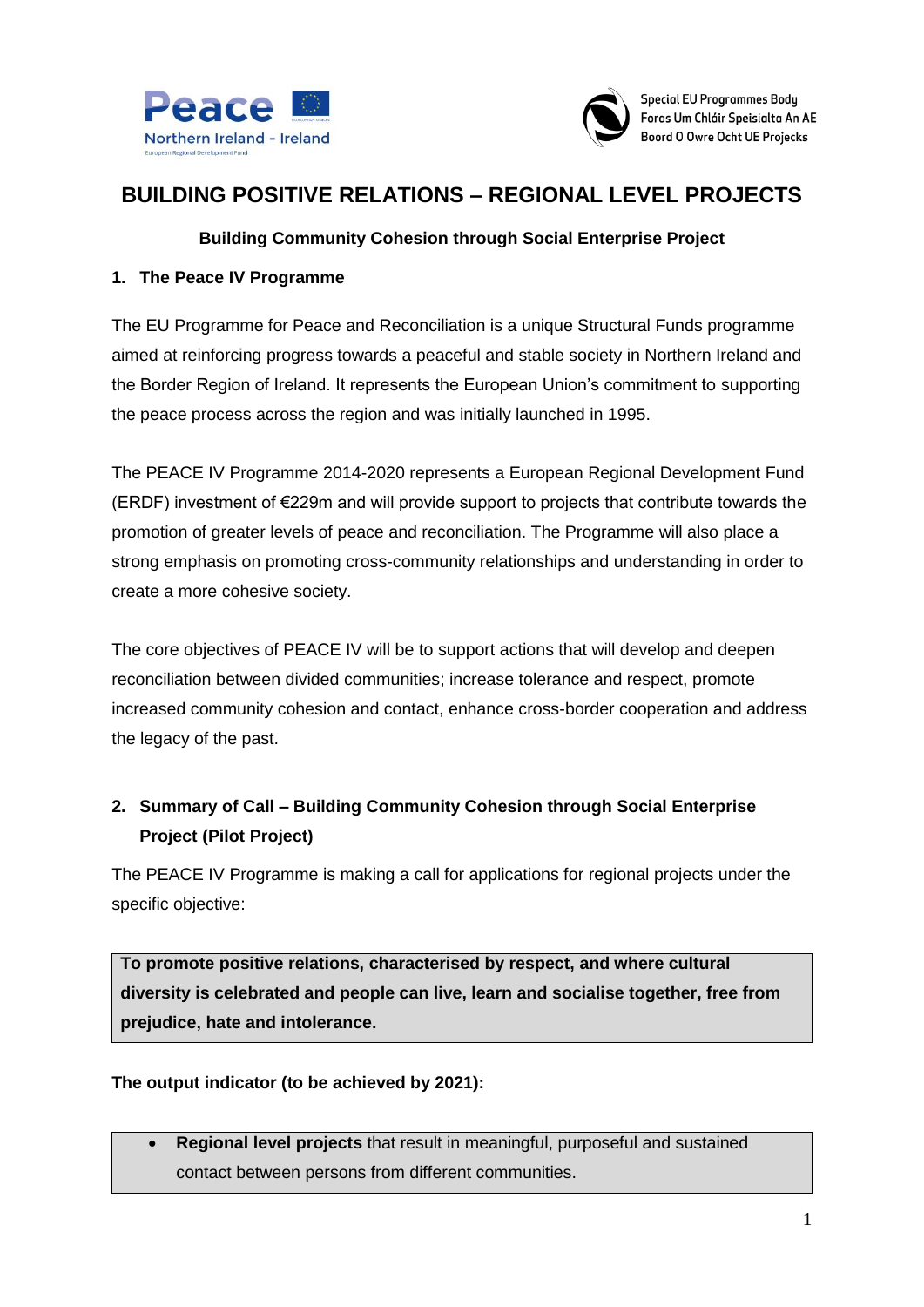



Three indicators have been identified that will indicate progress towards increased good relations and respect:

- An increase in the percentage of people who think relations between Protestants and Catholics are better than they were five years ago from 45% to 52%.
- An increase in the percentage of people who think relations between Protestants and Catholics will be better in five years' time from 40% to 48%.
- An increase in the percentage of people who know quite a bit about the culture of some minority ethnic communities from 30% to 38%.

These result indicators will be monitored from information collected by the Northern Ireland Life and Times Survey.

**A total value of €1M (ERDF / Accountable Department match) has been allocated to this call.** The SEUPB is seeking to award funds to **one project** that will impact on a regional basis i.e. across the entire eligible area of Northern Ireland and the Border Region of Ireland.

The timeframe is as follows:

- Opening Date: 22<sup>nd</sup> March 2019
- Closing Date: 2<sup>nd</sup> July 2019 3pm
- Steering Committee 25<sup>th</sup> October 2019
- Workshop Date: 10<sup>th</sup> April 2019

There has been a significant and sustained reduction in the overall level of violence directly related to the conflict. However, there is evidence of continued high levels of sectarianism and racism. The increasing levels of ethnic diversity alongside relatively high levels of socioeconomic deprivation in some areas presents new challenges for achieving greater integration and citizenship within society. Due to the history of the division in Northern Ireland and the Border Region, some sections of society have not yet developed the capacity to deal positively with diversity and difference.

The project will support the development of social enterprises and new innovative ideas which tackle the challenges that prevent the development of cohesive communities. The project will focus on community capacity building by stimulating ideas to tackle social problems through to the development of social enterprises where they can impact on peace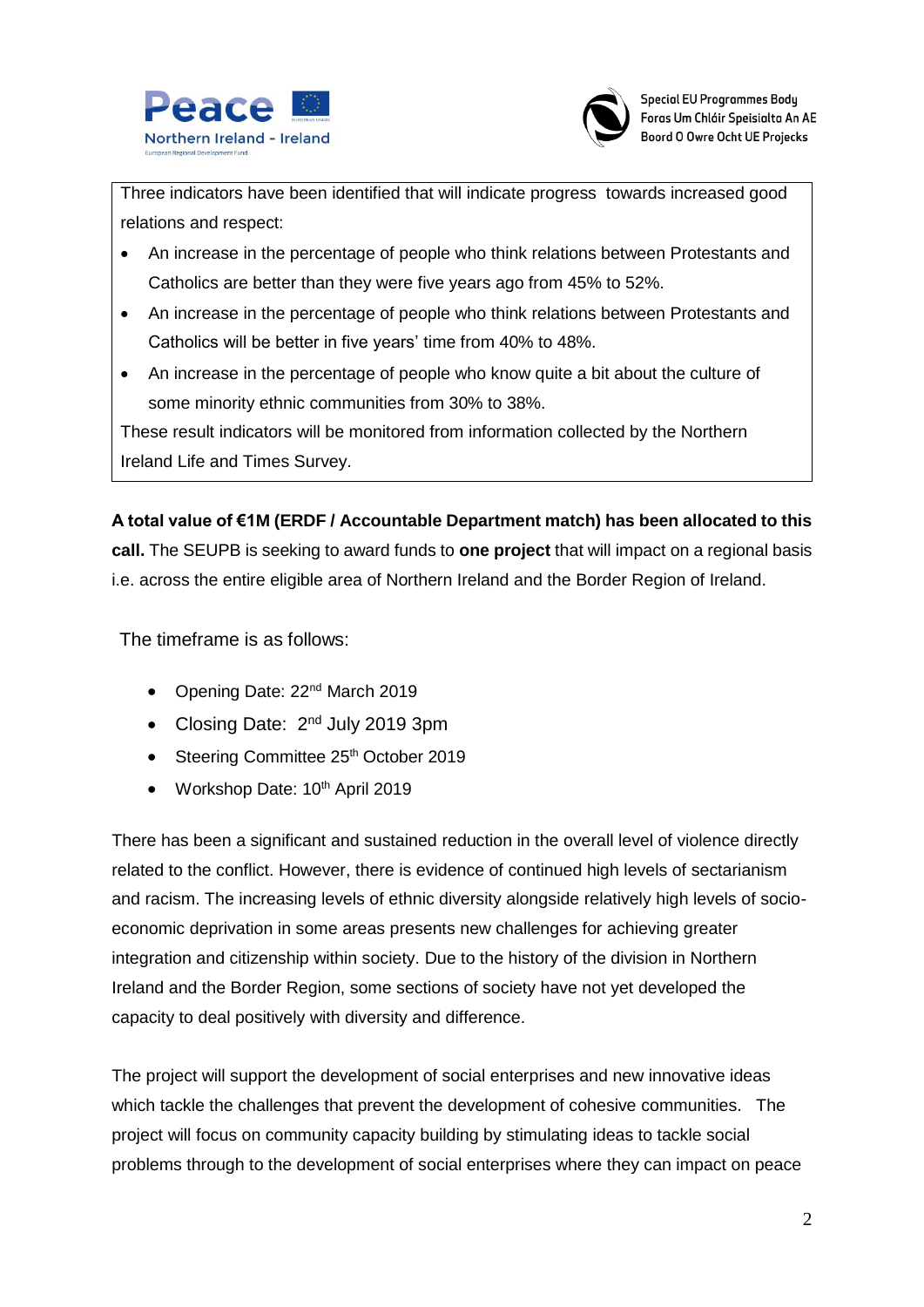



and reconciliation. This will act as a means of addressing entrenched social / community cohesion problems and that will help to deliver positive change to our communities and societies.

This Call seeks applications for a project which will support the development of selfsustaining communities and cross-community partnerships through the stimulation of social entrepreneurship and innovation within the eligible region to support community cohesion. The theory of change which should underpin the project supported should emphasise the importance of contact at an individual and community level. The project supported should provide opportunities for sustained, meaningful and purposeful contact between individuals and groups of different backgrounds and where possible on a cross border basis. Through this contact the project supported should result in a reduction in isolation, polarisation, division, prejudice, sectarianism, racism and stereotypes between / among groups. The project supported will pay particular attention to minority groups and groups who traditionally have been marginalised in society so that opportunities will be created that allow for a greater degree of participation and integration in society.

A number of reports have recently been published which highlight the need for new innovative measures to support community cohesion including the Funding Peace: a report on the funding of Peace and Reconciliation work in Northern Ireland and Ireland 2007-2014<sup>1</sup> and the North Belfast Ethical Investment-EDT North Working Paper on the Social Economy<sup>2</sup> which argues that the Social Economy *'offers a pathway for development, within a materialist understanding of conflict and how segregation can be challenged within an economic context.'*

At the European level, the **EU Commission (Expert Group)** on **Social Enterprises and the Social Economy Going Forward (2016)<sup>3</sup>, report by the Commission Expert Group on** Social Entrepreneurship (GECES) represents a call for action issued to the European Commission, EU countries and social enterprises organisations. It argues for a European Action Plan for the Social Economy and Social Enterprises, which would provide new impetus to promote an "enabling environment for social enterprises and the social economy

1

<sup>1</sup> <https://www.corrymeela.org/cmsfiles/resources/FundingPeace/Funding-Peace.pdf>

<sup>2</sup> [http://nbei.profiletree-dev.tk/wp-content/uploads/2018/06/NBEI-EDT-North-Working-paper-Peacebuilding-and](http://nbei.profiletree-dev.tk/wp-content/uploads/2018/06/NBEI-EDT-North-Working-paper-Peacebuilding-and-prgramme-impact-on-contested-space.pdf)[prgramme-impact-on-contested-space.pdf](http://nbei.profiletree-dev.tk/wp-content/uploads/2018/06/NBEI-EDT-North-Working-paper-Peacebuilding-and-prgramme-impact-on-contested-space.pdf)

<sup>33</sup> <https://eur-lex.europa.eu/legal-content/EN/TXT/HTML/?uri=CELEX%3A52018PC0374&from=EN>

<sup>3</sup> [http://ec.europa.eu/growth/content/social-enterprises-and-social-economy-going-forward-0\\_en](http://ec.europa.eu/growth/content/social-enterprises-and-social-economy-going-forward-0_en)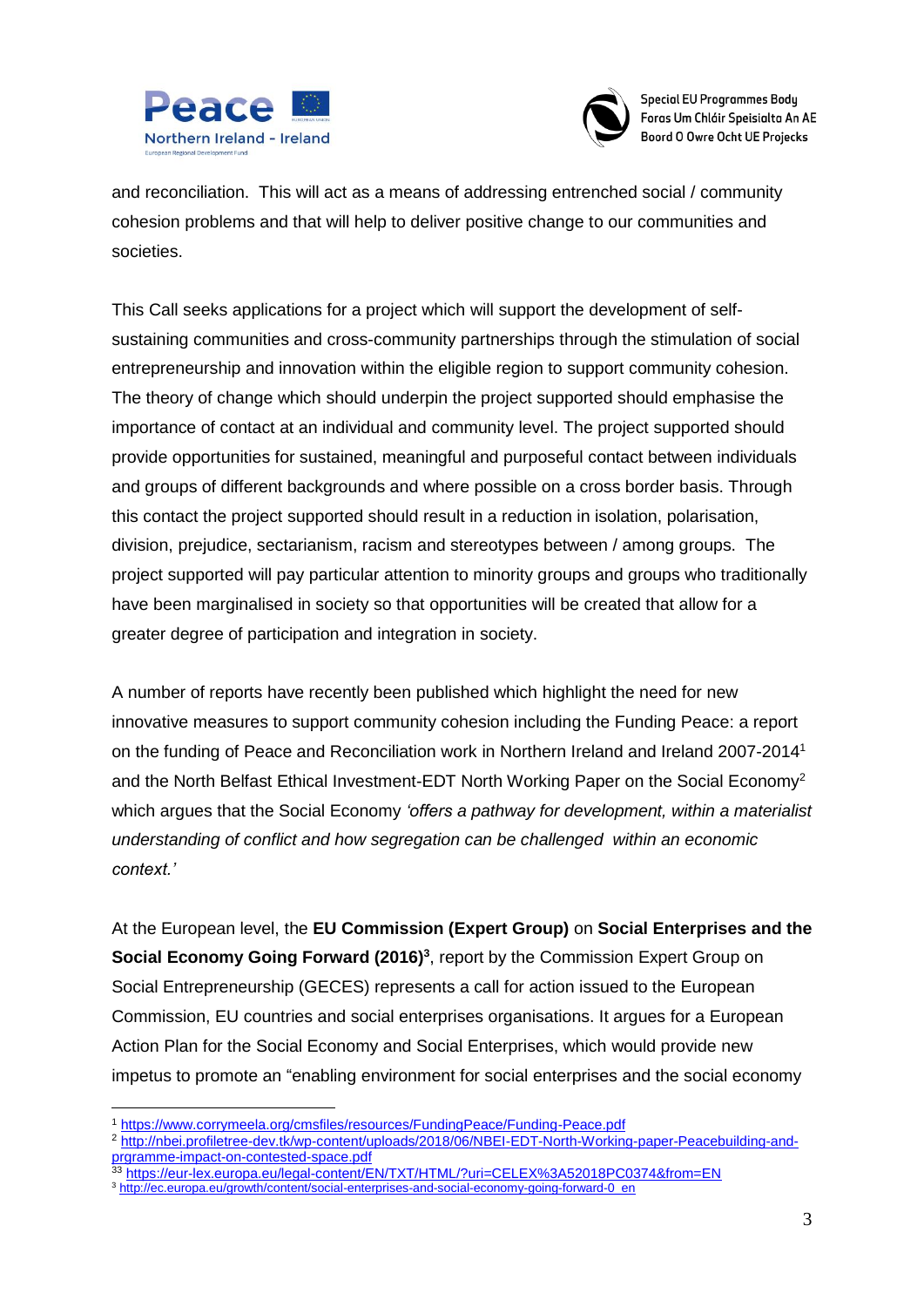



to flourish, building on their core values such as democratic governance, social impact, innovation, profit reinvestment or the central place given to the human in the economy."

This call is also in line with the NI Executive Draft Programme for Government<sup>4</sup> which states that *'developing the social economy sector has been a priority for the Executive for some time and the Executive is well aware of the important and unique contribution which the sector can and does make to the local economy'.*

In Ireland, the Programme for a Partnership Government<sup>5</sup> states that *'we recognise that economic and social progress go hand in hand. Only a strong economy supporting people at work can pay for the services needed to create a fair society. The New Partnership Government is committed to a "Social Economy" model to deliver a strong economy and a fair society.'* It is therefore clear that the social economy is seen as an important driver, not only for the economy but also in the context of building more sustainable cohesive communities.

The SEUPB will establish a Consultative Advisory Panel of key stakeholders from across the Programme area to advise on the direction of the Pilot Project and to assist with regional sharing of learning. The Advisory Panel will be responsible for ensuring that the impact of the Pilot Project is maximised by developing and nurturing a strong change and outcomes focus by the successful project. The successful project will be required to report to SEUPB and to this Advisory Panel. The Advisory Panel will ensure that the project complements envisaged or planned initiatives undertaken within the region by local authorities, government departments and agencies to support communities in relation to social enterprise.

The successful project will be expected to be involved in an SEUPB managed Exhibition showcasing regional, national and international best practice in the area of Community Cohesion and the Social Economy. The costs of this event will be covered directly by SEUPB.

<sup>&</sup>lt;u>.</u> <sup>4</sup> [https://www.northernireland.gov.uk/consultations/draft-programme-government-framework-2016-21-and](https://www.northernireland.gov.uk/consultations/draft-programme-government-framework-2016-21-and-questionnaire)**[questionnaire](https://www.northernireland.gov.uk/consultations/draft-programme-government-framework-2016-21-and-questionnaire)** 5

[https://www.taoiseach.gov.ie/eng/Work\\_Of\\_The\\_Department/Programme\\_for\\_Government/Programme\\_for\\_Gov](https://www.taoiseach.gov.ie/eng/Work_Of_The_Department/Programme_for_Government/Programme_for_Government_2011-2016.pdf) [ernment\\_2011-2016.pdf](https://www.taoiseach.gov.ie/eng/Work_Of_The_Department/Programme_for_Government/Programme_for_Government_2011-2016.pdf)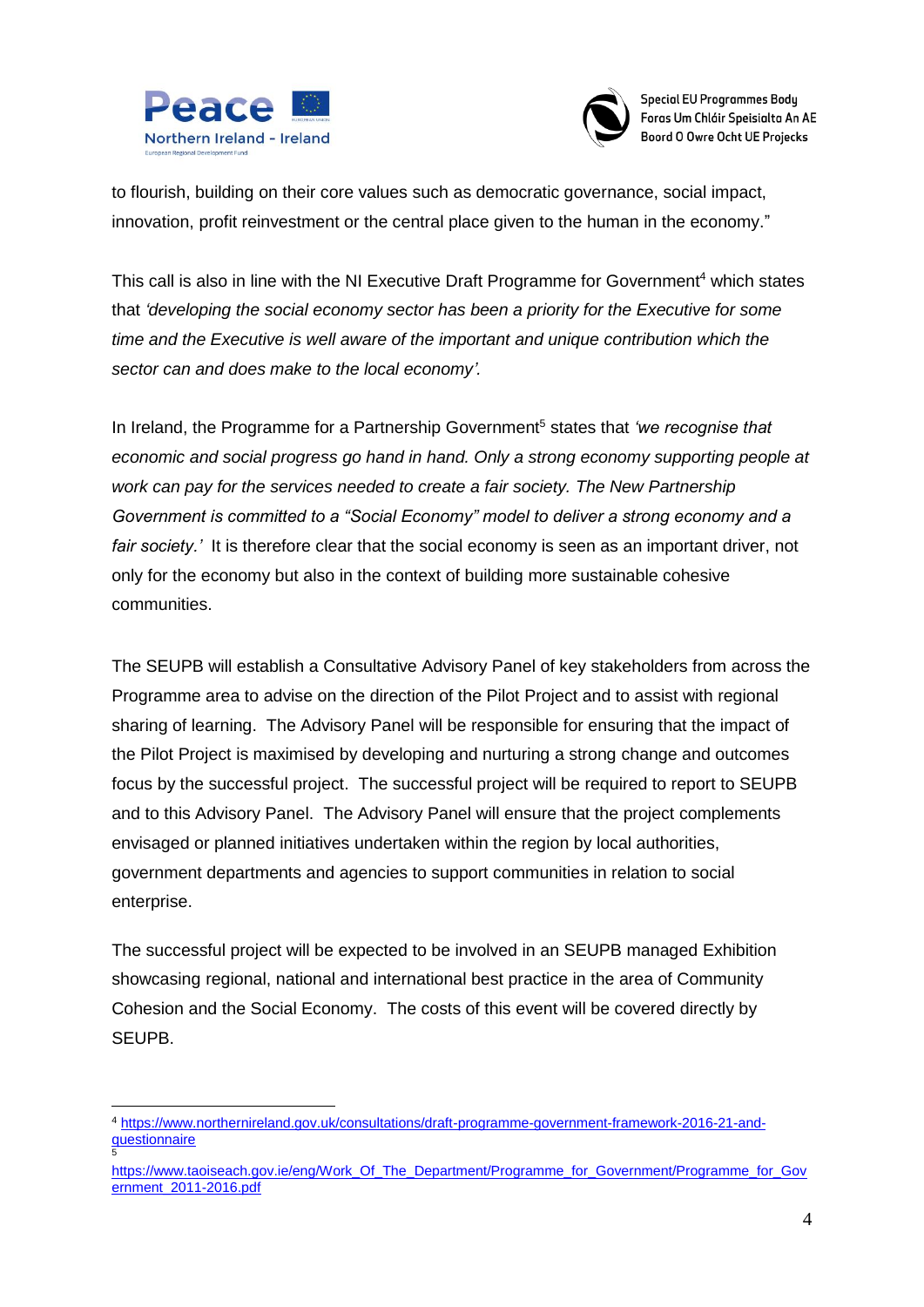



SEUPB will commission an evaluation of the Pilot Project, this will be paid for directly by SEUPB.

## **Delivery Partners**

The delivery partner(s) must have the capacity to deliver in all of the targeted pilot areas identified and should also deliver on a regional basis (both in NI/Border Region of Ireland). The partner(s) must have the necessary experience, both in terms of building community cohesion and also in the implementation of economic development programmes which can result in long term socio-economic outcomes for communities. The partnership should also have the ability to engage with key stakeholders at a regional/programme level and also with experts and best practice at a European / global level.

This regional project will support actions to facilitate involvement from people from diverse backgrounds.

It is envisaged that this call for applications will result in one project being awarded a letter of offer to deliver the required activities and outputs outlined above and within section 7 of this Call document.

#### **3. Essential information**

The call for applications should be read in conjunction with the following:

- Cooperation Programme and associated Citizens' Summary
- The Programme Rules
- Guide for Applicants
- European Commission Guidance for the Simplified Cost Options (including unit costs)
- Output Indicator Guidance

Please consult these documents before completing the application form as they contain essential information to assist you in making the best application possible.

Applicants may also find it useful to consult the 'Impact Assessment Toolkit for Cross Border Cooperation'. This toolkit has been developed by the Centre for Cross Border Studies, as part of an INTERREG IVA funded project and is intended to be a practical guide to assist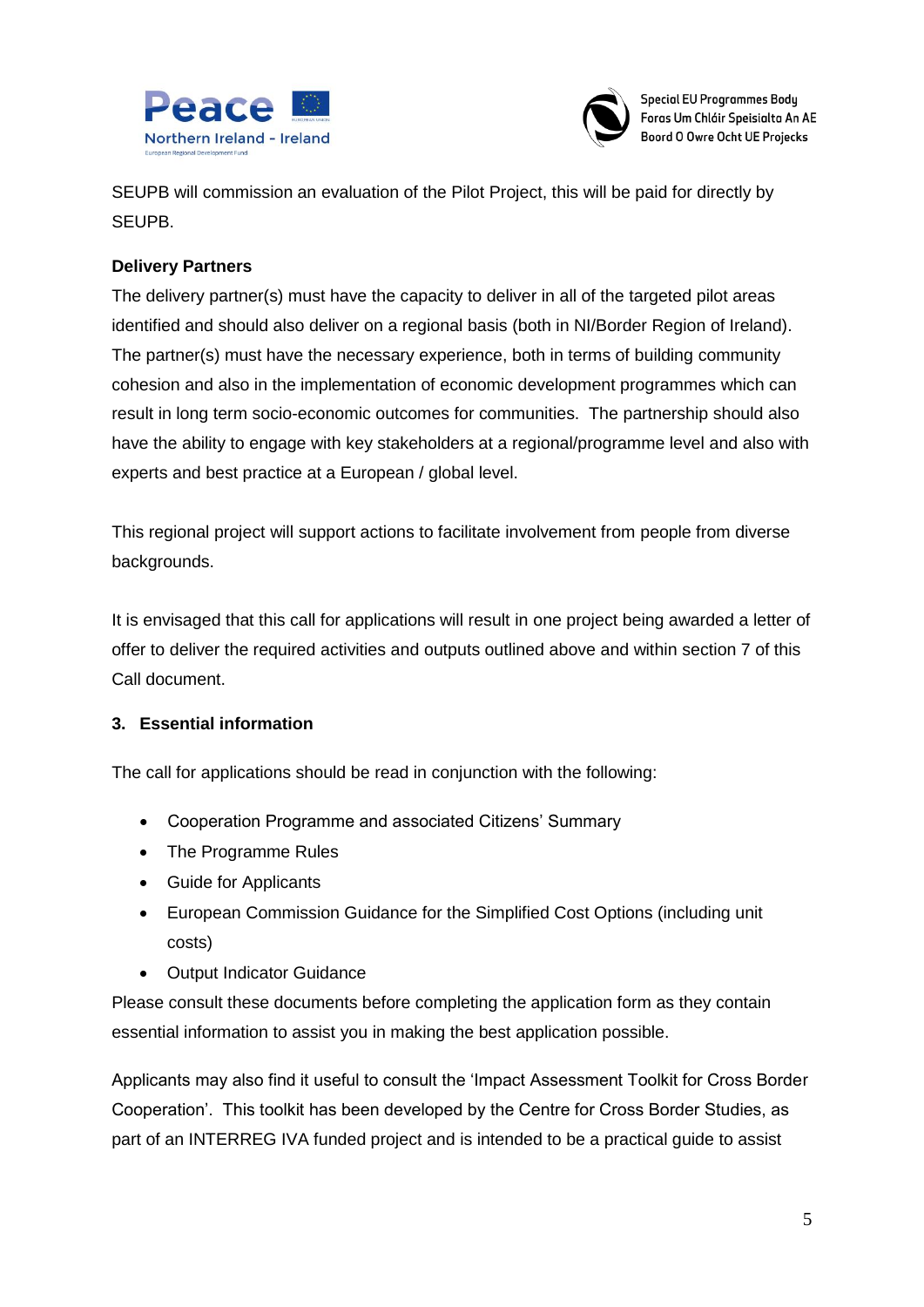



with planning cross-border projects. A copy of the toolkit can be downloaded from our website: [www.seupb.eu](http://www.seupb.eu/)

### **4. Project Selection Criteria**

The following selection criteria will be used:

(a) Each operation will have to demonstrate how they contribute to the results and outputs of the themes.

- Particular focus will be given to the direct contribution to peace and reconciliation.
- Projects will have to demonstrate that they are creating opportunities for sustained meaningful and purposeful contact between people and groups of different backgrounds and in so doing contribute to the result and outputs of the call.
- Projects have to demonstrate their essential regional characteristics, including the rationale for regional implementation and regional impact (as opposed to local implementation and local impact). It should be noted that the project is expected to pilot a programme of activity within targeted areas across the eligible region, however, this activity must ultimately lead to a an impact at the regional level, through the sharing of learning and guidance;
- Projects should address strategic and policy issues of relevance to the region and should not be engaged in widespread service delivery at the local level.

(b) Quality of the project design

- Projects will have to demonstrate a direct link between their proposed activities and the proposed impact of the project.
- Particular attention will be given to measures to ensure the inclusion of the marginalised or other target groups.

(c) Quality of the project team, partnership and implementation arrangements;

• Projects will have to demonstrate that the project team have the right skills and experience to lead the project, and that the project structures will be able to deliver on the peace and reconciliation outputs.

(d) Value for money;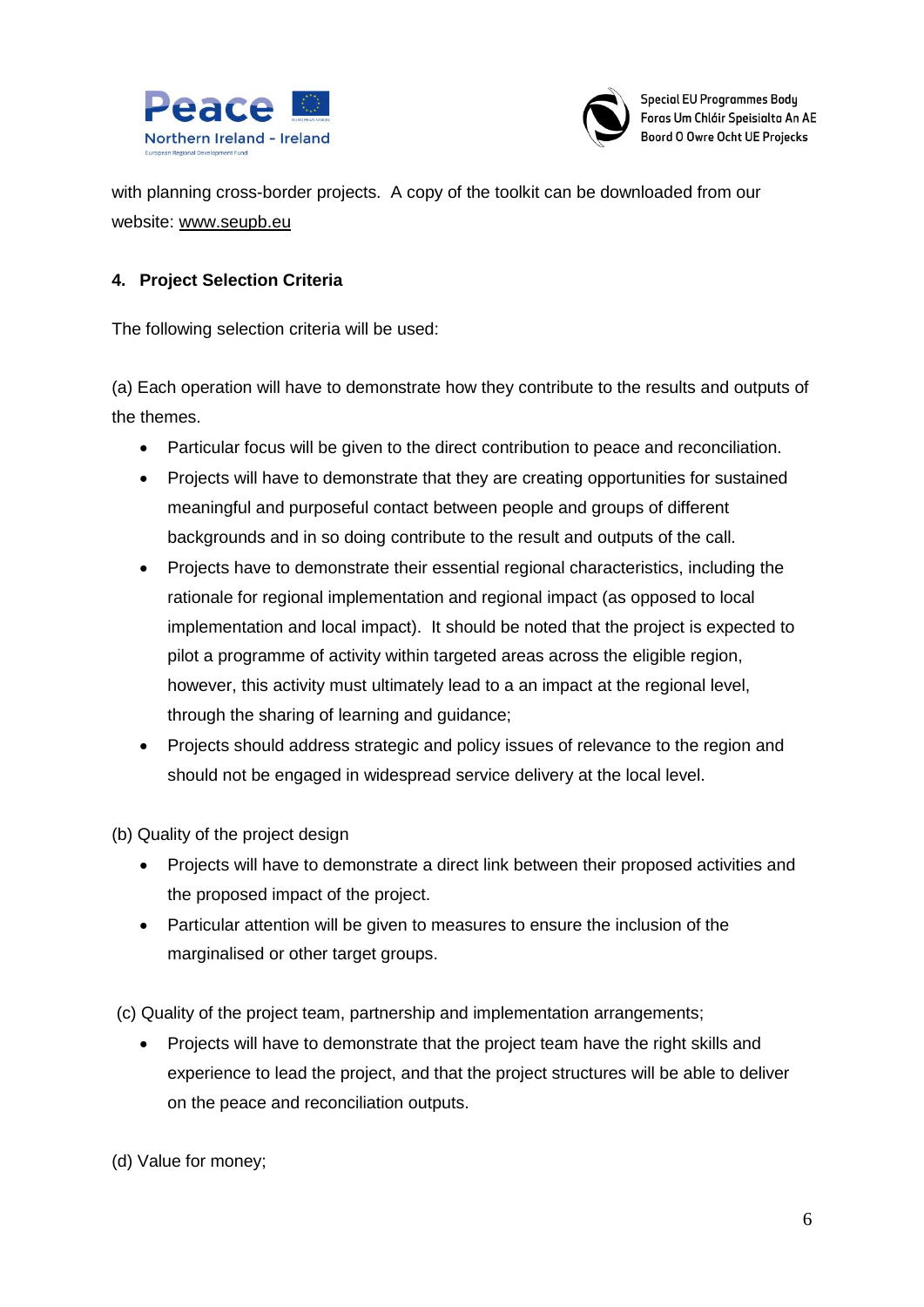



(e) Quality of cross community and cross-border co-operation with demonstrable added value;

 It is expected that regional projects should impact on the programme area. Cross border co-operation is necessary through the development of appropriate partnerships and implementation arrangements where these add value to the delivery of the Programme. The project will have to demonstrate how they will effectively ensure participation from all communities in their activities.

(f) Contribution towards sustainable development;

• Projects will be required to consider how their activity can be designed to positively contribute towards this horizontal principle.

(g) Contribution towards equality.

• Projects will be required to consider how their activity can be designed to positively contribute towards this horizontal principle.

## **5. Eligible Region**

The eligible area for the PEACE IV Programme is:

- Northern Ireland;
- The Border Region of Ireland (Counties Cavan, Donegal, Leitrim, Louth, Monaghan and Sligo).

This is a cross-border Programme and the project approved will be funded on a cross-border basis.

## **6. What is the theme "Building Positive Relations at a Local level – Regional Level Projects" going to achieve?**

Some issues and target groups can be better accommodated through regional level initiatives that transcend local authority boundaries. These regional initiatives will also facilitate cross-border co-operation. The Pilot Project will pay particular attention to minority groups and groups who traditionally have been marginalised in society so that opportunities will be created that allow for a greater degree of participation in society.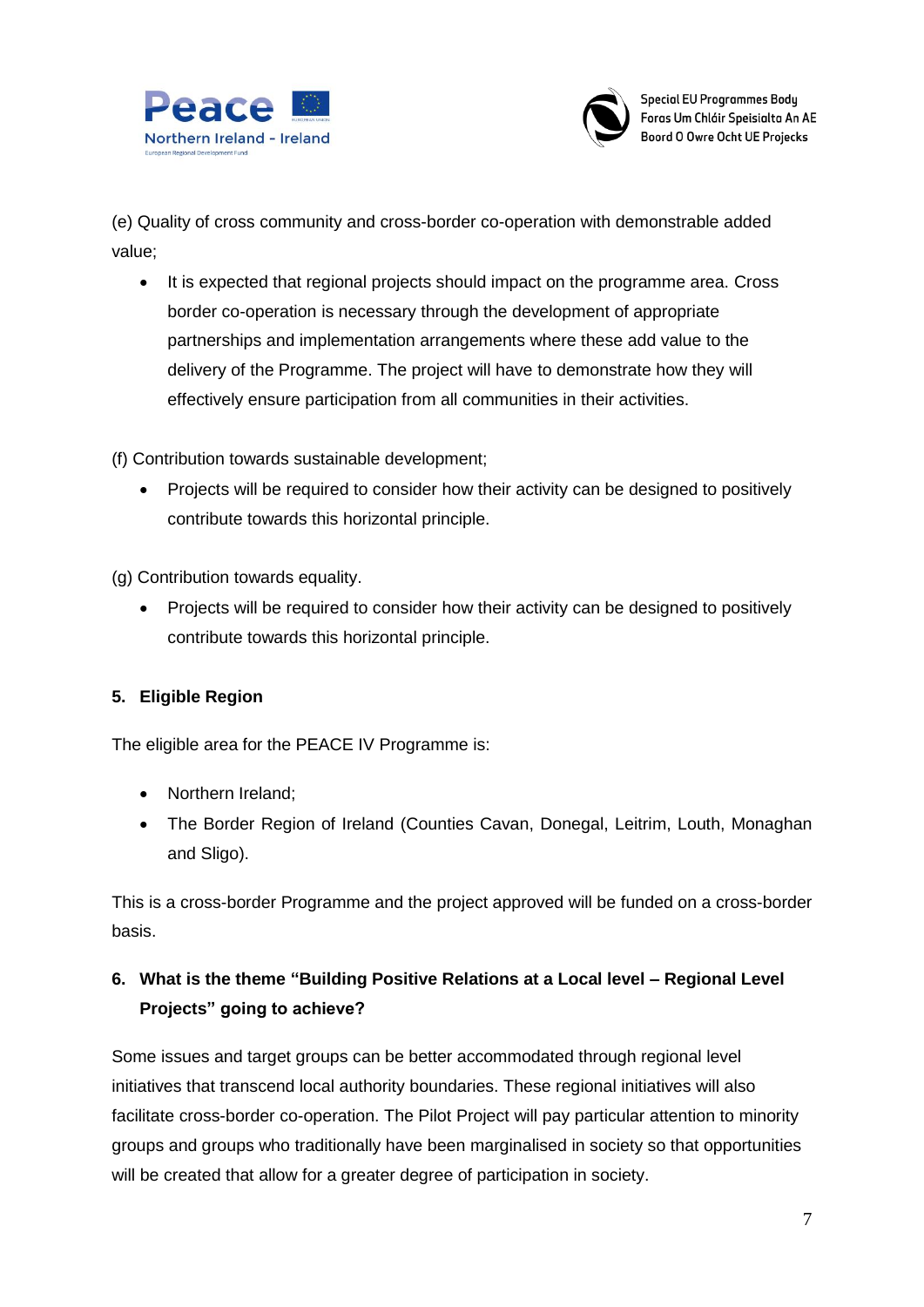



The Project should support groups particularly impacted by the legacy of the conflict such as victims and survivors and those communities with low social capital as well as those identifiable groups and networks dealing with specific legacy issues such as young and older people, women, the faith community, those suffering from physical or mental disability arising from the legacy of violence, ex-prisoners, displaced persons and former members of the security forces.

The 2 year Pilot Project should be inclusive in nature and will ensure meaningful, purposeful and sustained contact between people of different backgrounds, and which have the capacity to change attitudes and behaviour. Initiatives should evidence a direct commitment to tackling real and complex issues, such as sectarianism and racism through the promotion and development of social enterprises within communities. The project must involve the optimum mix of expertise within the partnership to ensure that the latest innovation, best practice and knowledge around the social economy / social innovation and social entrepreneurship is shared within the region.

#### **7. Anticipated Actions**

It is anticipated that the Programme will fund the following types of actions under this specific objective:

- A project which will reinforce progress towards a peaceful and stable society through the promotion of reconciliation amongst all communities;
- A project which builds, improves and sustains relationships between communities by addressing issues of trust, prejudice and intolerance through a Pilot Project of activity addressing capacity of communities to develop the social economy. The activity undertaken must be developed within the context of a clear uunderstanding of European and indeed global trends and developments within social economies/entrepreneurship & innovation.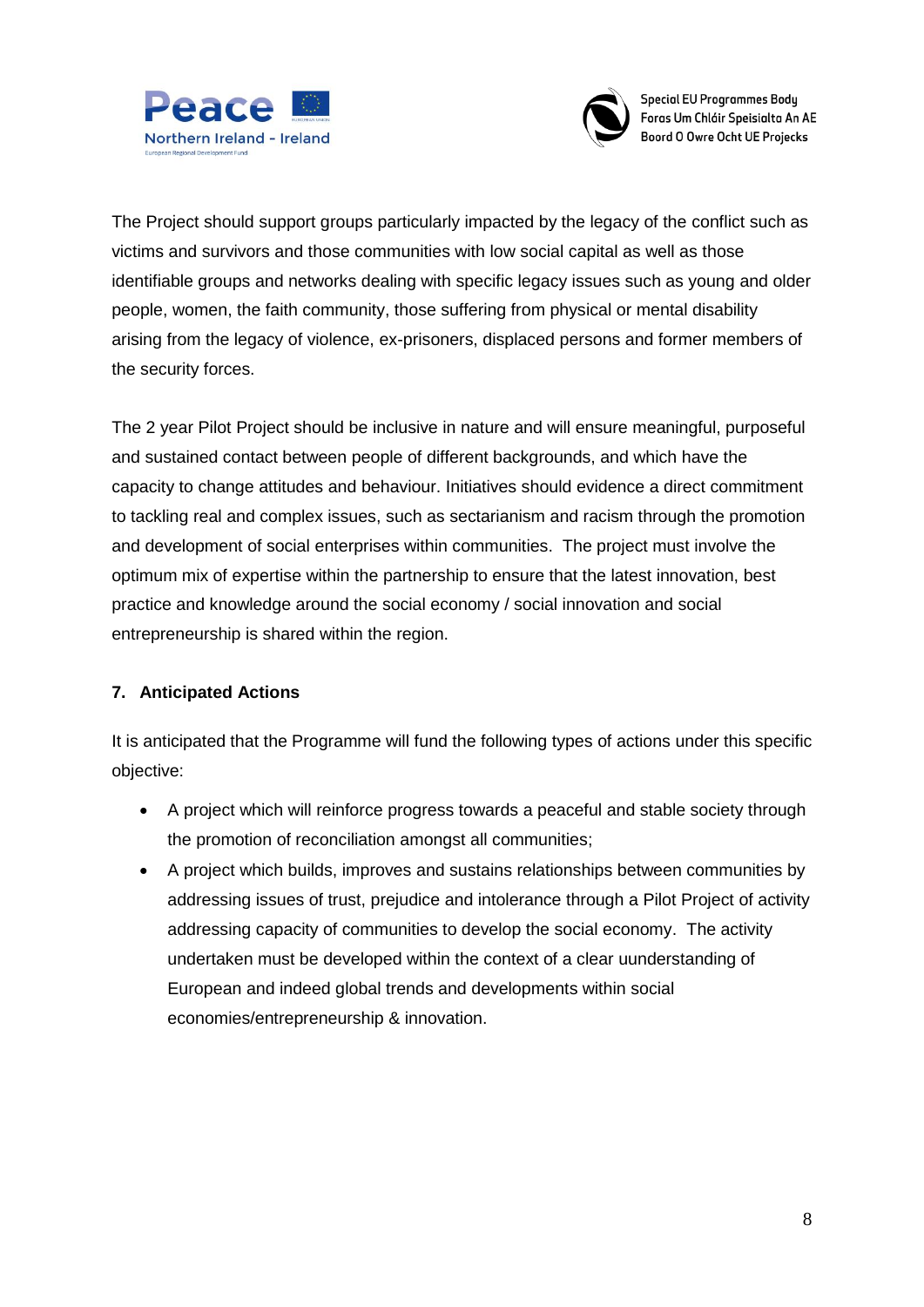



## **Outputs**

The main Outputs that must be delivered include:

- 1 Pilot Pathway / Outreach Programme (including toolkit) developed and implemented with meaningful, purposeful and sustained contact between people from different communities;
- Lessons Learned Report documenting the key learning and experiences from the pilot project;
- Pilot Website Providing a summary of the project along with case studies associated specifically with the activity funded through the project, an overview of the Pathway Programme and to aid dissemination across the eligible region.

## **Mandatory target regions for the Pilot Project**

The Pilot Project, whilst having a regional impact in terms of sharing best practice and in terms of the location of the pilots, must target a minimum of two of the following areas in Northern Ireland and at least one pilot must take place in the Border Region of Ireland:

For the Northern Ireland areas, a minimum of two of the following Urban Village areas must be targeted<sup>6</sup>:

- Greater Ardoyne and Ballysillan (North Belfast)
- Bogside, Fountain and Bishop Street (Derry~Londonderry)
- Colin (West Belfast)
- EastSide (East Belfast)
- Sandy Row, Donegall Pass and the Markets (South Belfast)

Applicants may wish to target all of the above areas e.g. one Community Business and Social Enterprise Capacity Building Delivery Agent covering Belfast and one covering Derry/Londonderry/Donegal (North West).

<sup>1</sup> <sup>6</sup> <https://www.executiveoffice-ni.gov.uk/publications/urban-villages-initiative-strategic-frameworks>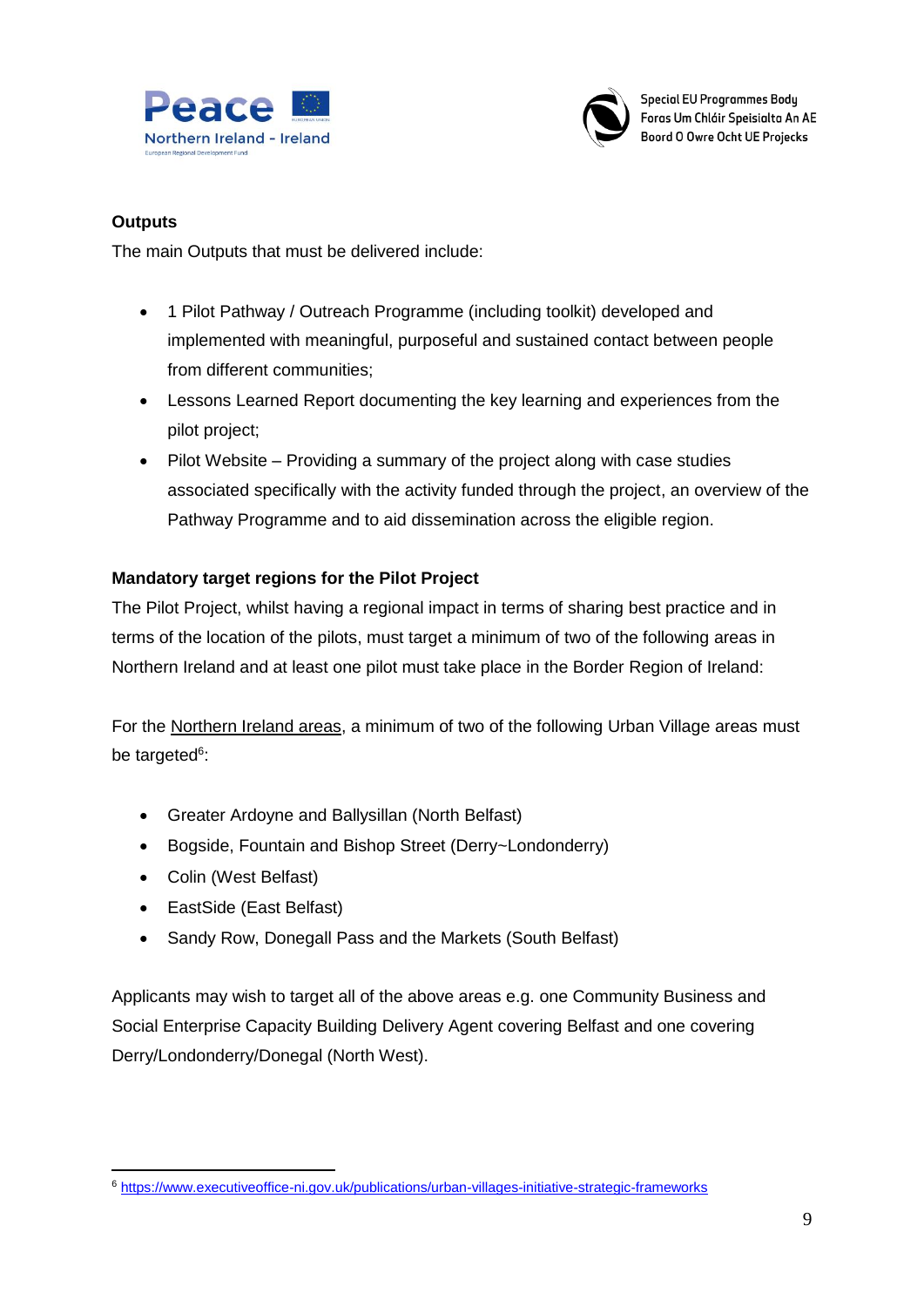



At least one pilot must take place in the Border Region of Ireland**.** Applicants may wish to present a programme which covers all border counties or may wish to focus their Pilot Project on cross border geographic areas e.g. the North West of the region covering Donegal / Derry-Londonderry.

It is anticipated that the objectives will be achieved through one single project which will deliver a programme of activity encompassing the following:

- 1. A cross-community programme of delivery implemented within key targeted geographic locations in Northern Ireland and the border region to pilot an innovative approach to the development of community cohesion through the stimulation of ideas tackling social challenges and the building of capacity communities with regards to the social economy where it can support community cohesion.
- 2. The programme should be designed to be outcomes-focused, delivered in a number of key targeted geographic locations identified by SEUPB (some of which are specified below) but also having at its core an ability to share the learning from the Pilot Project across the Programme area.
- 3. This Project must include a number of key features which include:
	- i. The development of a Pilot Project of activity across each of the mandatory regions selected and other pilot areas identified by the project. The Pilot Project should have regional coverage across the programme area;
	- ii. The identification and/or placement of *Community Business and Social Enterprise Capacity Building Delivery Agents* as part of an outreach Programme within the specified targeted geographic areas and other pilot areas identified by the project. The delivery agents must work within communities to promote and support the social economy where there are peace and reconciliation benefits;
	- iii. Workshops and Information Seminars to promote the Social Economy within the targeted communities, with a specific focus on using the social economy as a driver for Community Cohesion and peace and reconciliation;
	- iv. Piloting of innovative models within communities to stimulate and develop ideas which tackle social challenges, particularly where these challenges can lead to improved good relations between communities;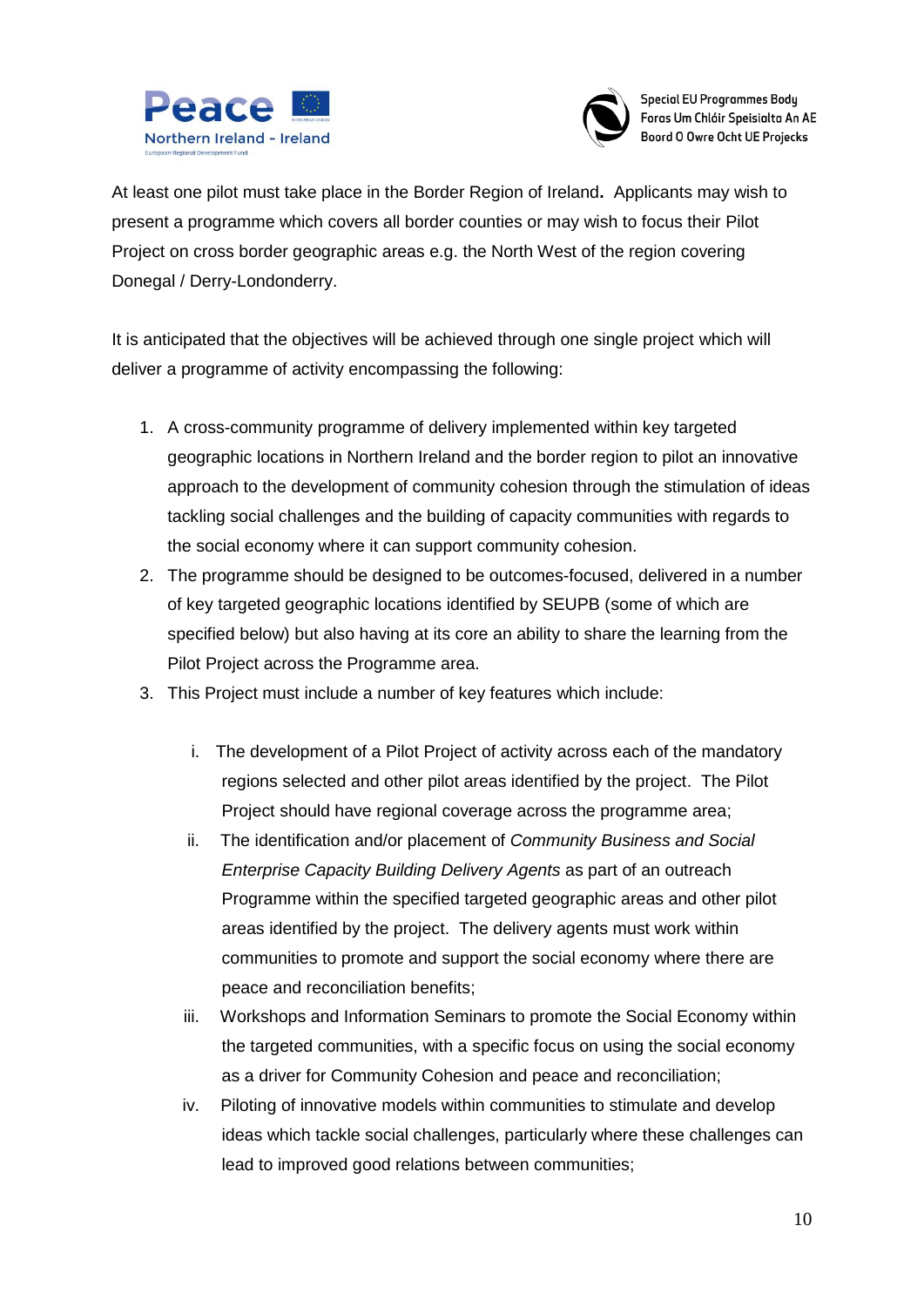



- v. A 'Pathway' approach should be developed and tested as part of the pilot. This should encompass a roadmap / toolkit to help with engagement on a cross community basis with people and organisations to bring social economy ideas to reality. This will contribute to the outcomes focus of the pilot project;
- vi. Engagement activity with local and regional authorities and agencies as part of this process to ensure joined-up delivery and to test the Pilot Project effectively.

With reference to the above key features, the successful project must show how it will take into account European and global trends in relation to the development of social economies/entrepreneurship & innovation.

Activities may include, but are not limited, to the following:

- Study Visits<sup>7</sup> engagement with regional, national and European best practice;
- **Professional expertise development of business plans.**

The Pilot Project should have a timeframe of 24 months (2 years).

The Pilot Project should seek to create a space to test models which stimulate and develop ideas which lead to the creation of new and/or the development of existing social enterprises which support a more cohesive society. The fostering of sustained cross community contact around the social economy should ultimately lead to improved good relations and more robust, sustainable communities.

#### **8. Budget and co-financing rate**

A total value of €1m (ERDF / Match) is available under this call.

The level of grant aid may also be adjusted to take due account of state aid and/or anticipated future revenue streams. Please consult the Programme rules for further details. Grants and payments may take any of the following forms:

- (a) Reimbursement of eligible costs actually incurred and paid;
- (b) Standard scales of unit costs;

<sup>1</sup>  $7$  European travel must be well justified, particularly from a peace and reconciliation viewpoint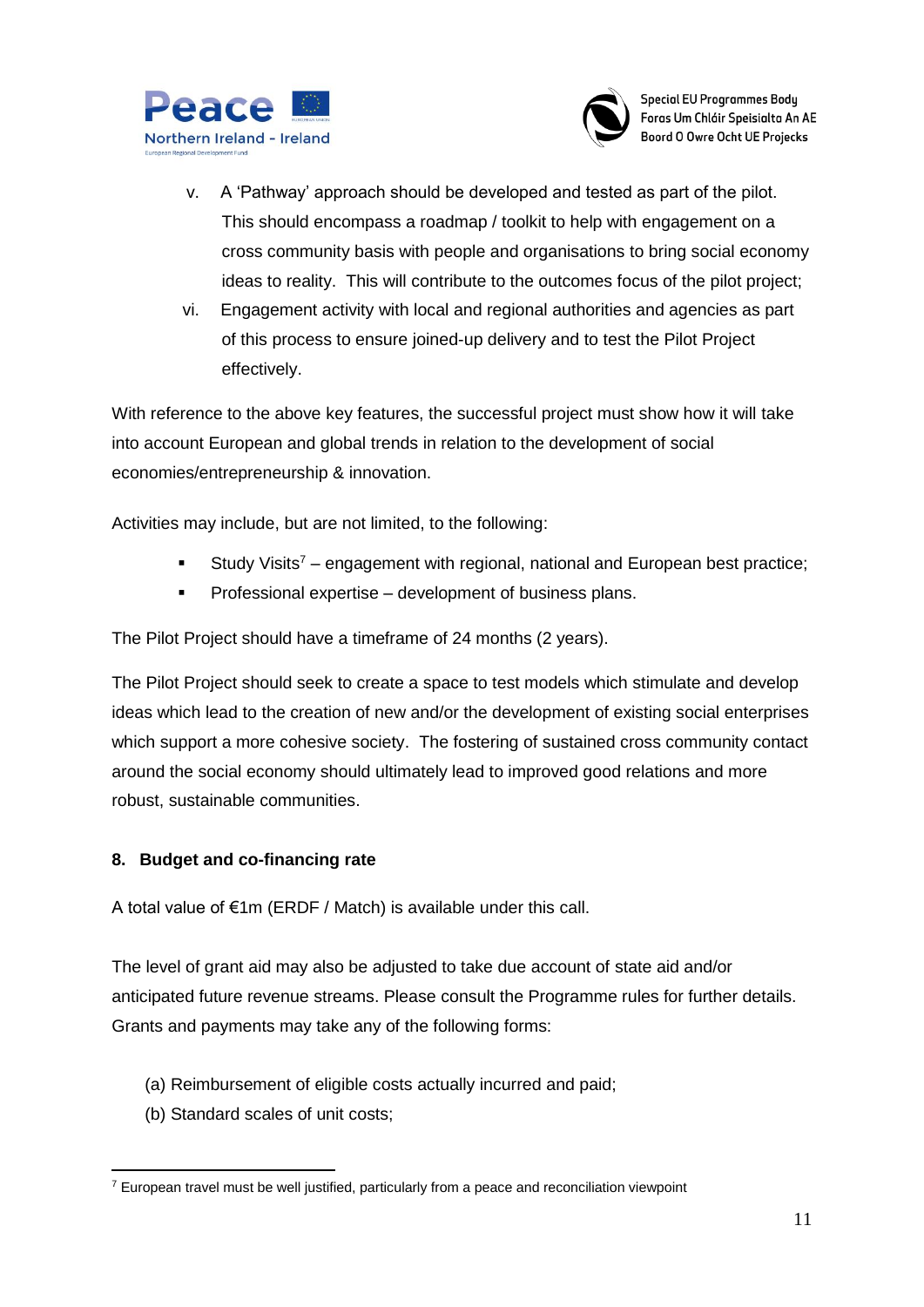



(c) Flat-rate financing, available for overhead costs or salary costs.

The above options may be combined only where each option covers different categories of costs or where they are used for different projects forming a part of an operation or for successive phases of an operation.

For planning purposes applicants are to use an exchange rate of £1 =  $\epsilon$ 1.18.

A successful project, where there are cross-border partners, will be issued with a Letter of Offer in Euro. A successful project that has Northern Ireland partner(s) only, may request a Letter of Offer in Sterling.

#### **8.1 Simplified Cost Options (SCO)**

In order to simplify the administration of grant aid, the SEUPB would propose to use simplified costs options for the administration of this theme. Simplified costs will be established during the application process in consultation with the successful applicant and in accordance with the European Commission's guidance. It is envisaged that the relevant simplified cost options will include both flat rates and unit costs, as outlined in the Programme Rules.

#### **8.2 Flat Rate**

Office and administration costs (overheads) will be funded at a flat rate of 15% of direct salary costs. No justification is required.

#### **8.3 Unit Costs**

The use of unit costs, where applicable, is desirable in this area of the programme and, accordingly, applicants are encouraged to present unit costs. Where applicants take this opportunity, unit costs are to be presented and evidenced in accordance with the European Commission's guidance for the preparation on unit costs.

Unit costs must be: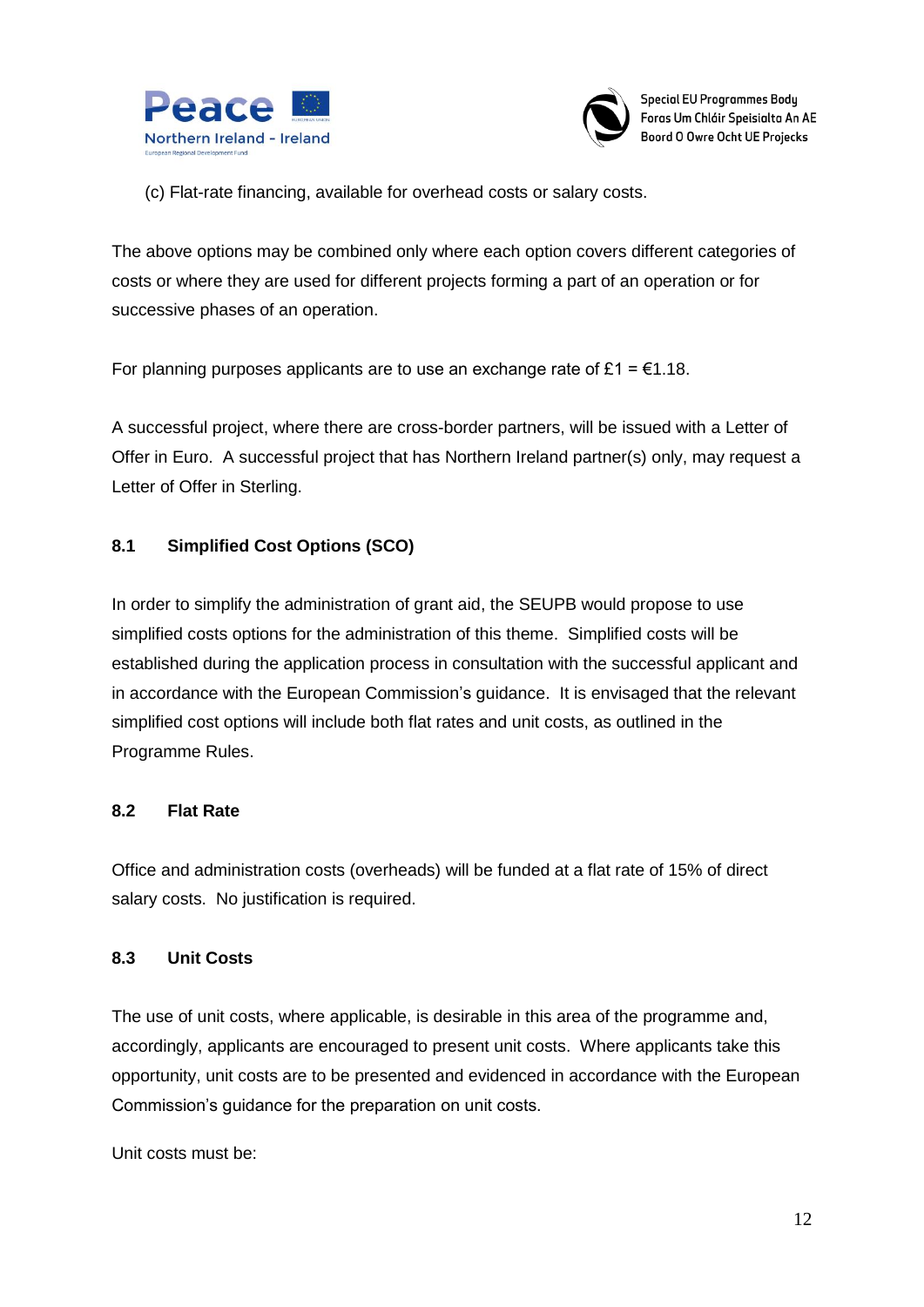



- Fair based on reality, not excessive or extreme
- Equitable it does not favour some beneficiaries or projects over others
- Verifiable determination of flat rates, standard scales of unit costs or lump sums should be based on documentary evidence which can be verified.

Applicants must document as a minimum:

- The description of the calculation method, including key steps of the calculation
- The sources of data used for the analysis and the calculations, including an assessment of the relevance of the data to the project(s), and an assessment of the quality of the data
- The calculation itself to determine the value of the Simplified Cost Option (unit cost).

The Common Provisions Regulation (CPR) specifies that the following may be used in evidence to support Simplified Cost Options:

- 'Statistical' data or other objective information
- The verified historical data of individual beneficiaries
- The application of the usual cost accounting practices of individual beneficiaries.

When providing calculations of unit costs, applicants must provide accounting data over at least three years so as to identify any potential exceptional circumstance which would have affected costs in a specific year as well as the tendencies in the cost amounts.

Where unit costs are presented, applicants will be able to suggest modifications to the overall financial allocations.

#### **9. Application process**

A one stage application process will be in place for this call. Full details of the assessment process, including admissibility criteria, is also available in the Guide for Applicants.

You can apply on line through the SEUPB website, for further information please see [www.seupb.eu](http://www.seupb.eu/)